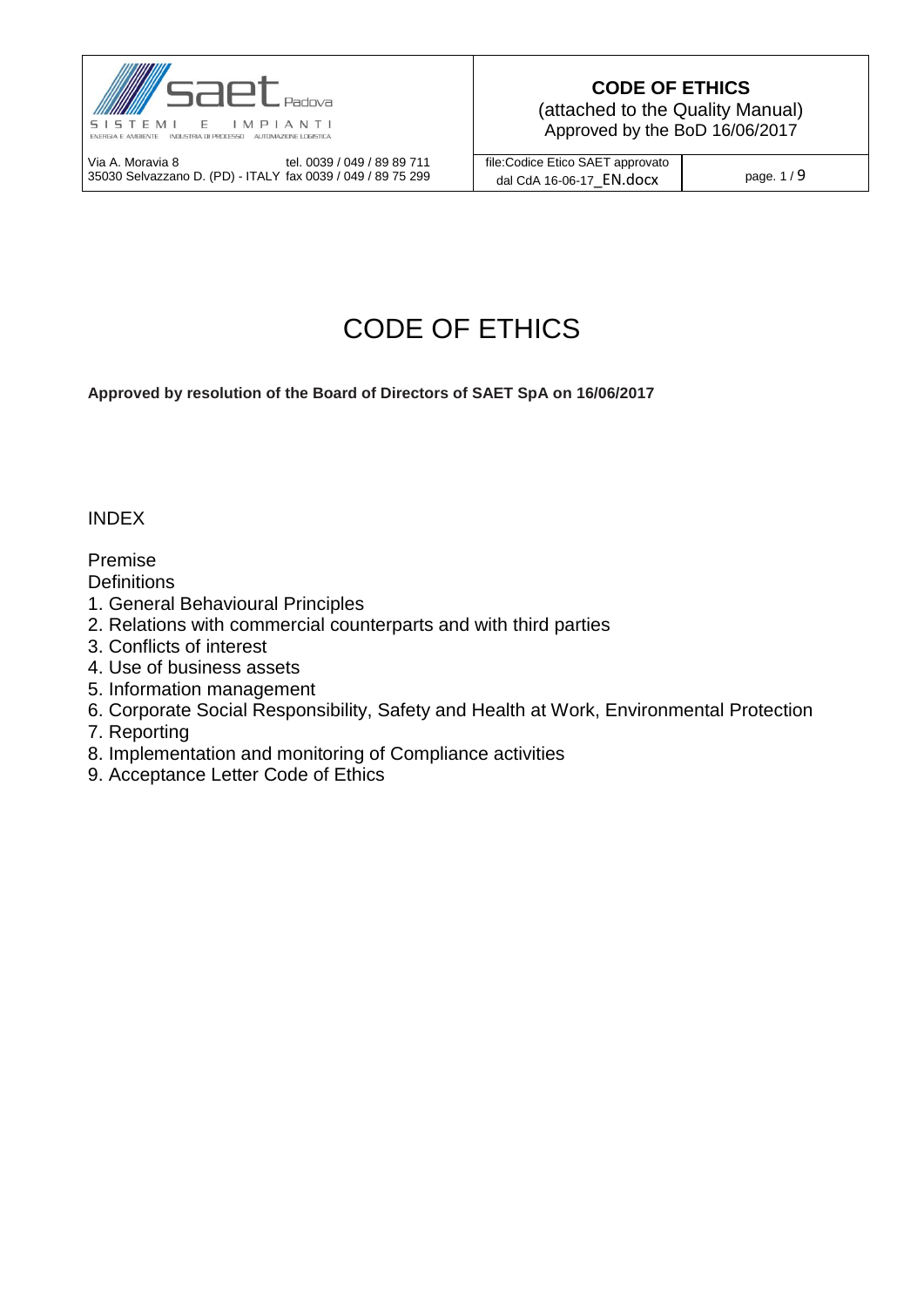

(attached to the Quality Manual) Approved by the BoD 16/06/2017

Via A. Moravia 8 tel. 0039 / 049 / 89 89 711 35030 Selvazzano D. (PD) - ITALY fax 0039 / 049 / 89 75 299 file:Codice Etico SAET approvato dal CdA 16-06-17  $\overline{EN.docx}$  page. 2 / 9

## Premise

#### **Principles of inspiration and addressees of this Code**

In carrying out corporate activities, SAET SpA believes that ethics and compliance with national and international laws and regulations are essential for achieving its economic, productive and social goals as well as a condition for success and the promotion of its image.

Therefore SAET SpA, having regard to the existing provisions of Italian law and in particular Legislative Decree 231/2001 "Discipline of the administrative liability of legal persons, companies and associations also without legal personality" has revised and extended its Code of Ethics, previously adopted in March 2011.

This Code of Ethics contains the general criteria of conduct to which all those who, directly or indirectly, permanently or temporarily establish relationships with SAET, must, without exception, be bound by it.

SAET's Employees and Collaborators must, while carrying out their duties, respect and enforce existing laws and regulations by orienting their actions and behaviours to the principles, objectives and commitments referred to in the Code, which are required to know , to respect and to implement, reporting any deficiencies or omissions.

Any inconsistent conduct, even if, by hypothesis, in the intention of those who put them into effect, to facilitate the Company, they are neither permitted nor tolerated, and are intended as activities committing a harm to the Company.

#### **Contractual value of the Code of Ethics**

Compliance with this Code by all its addressees, which is supplemented by the obligation to fulfil the general duty of loyalty, fairness, performance of the work contract in good faith, is also required for the purposes and for the effects of art. 2104-2105-2106 of the Italian Civil Code with respect to employees and, for external collaborators, in accordance with the relevant codes of conduct.

Violations of the rules of the Code constitute a breach of the obligations arising out of the employment relationship, with all contractual and legal consequences, including the relevance of disciplinary and / or laborrelated breach of contract and may result in compensation for the violation deriving from these damages.

Corporate Members in the knowledge of their responsibility, as well as observing the law, the statute, the supervisory regulations, are required to comply with the provisions of this Code.

# **Definitions**

**"Code"** means this Code of Ethics

**"Government Officer"** means any officer, director or employee of a public body or institution subject to public control or public international organization, or a non-governmental or public body or firm public whose employees, because of such status or for other reasons, are treated as public officer or public service agents or public officials under applicable law, and whoever acts in the official capacity for or in the name or on behalf of the aforementioned bodies, or as exponent or official of any political party or candidate for a public office

**"Collaborators":** persons who have with the Company, agency relationships or sales representation or other collaborative relationships that will materialize in a solo performance, although not subordination, as well as any other person under the direction or supervision of any subject in a senior position.

**"Employees":** the subjects that have with the Company an employment relationship (including subordinated workers to term or part-time) and temporary workers supplied to the Company by third parties in accordance with local regulations.

**"Corporate Members":** the members of the Board of Directors, the Statutory Auditors, the General Manager of the Company, as well as any other person in a senior position, by which is meant any other person who has representative functions, administration or management of the Company.

**"Compliance":** compliance of business activities to the legal provisions, regulations, procedures and the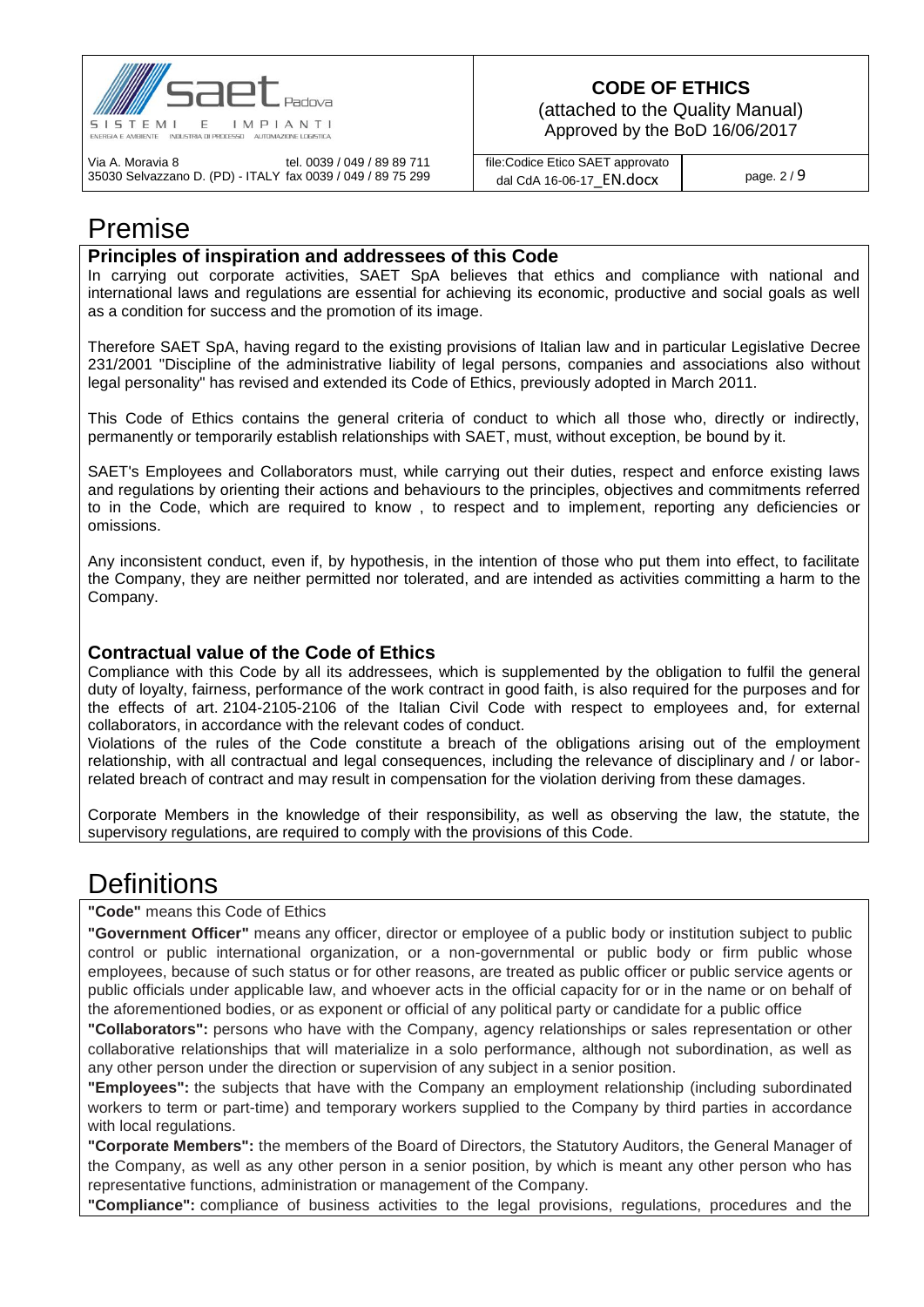

(attached to the Quality Manual) Approved by the BoD 16/06/2017

Via A. Moravia 8 tel. 0039 / 049 / 89 89 711 35030 Selvazzano D. (PD) - ITALY fax 0039 / 049 / 89 75 299 file:Codice Etico SAET approvato dal CdA 16-06-17  $\overline{EN.docx}$  page. 3/9

### ethical code of conduct **"Responsible":** each entity in charge of one or more units or functions of the company, in accordance with the Company's organization chart

**"Company":** SAET SpA

# 1. General Behavioural Principles

### **1.A. Management, responsibility and control**

The culture of integrity and compliance of business activities with regulatory provisions ("Compliance") is born from the top of the Company.

Each Responsible Party is required to fulfil its organizational and control obligations, it is responsible for its employees and must earn their respect by adopting an exemplary behaviour demonstrating efficiency, loyalty and competence.

The Responsible must give to its collaborators as much responsibility and freedom of action as possible, while at the same time underlining compliance with the Compliance Rules in all circumstances and at all times. It must also be made available to its employees who wish to concern Compliance issues, ask questions or discuss professional or personal issues.

The duties of the Responsible do not relieve the Employees of their own responsibilities.

All must collaborate to observe the applicable laws and ethical principles of SAET.

It is the duty of each Responsible to ensure that there is no violation of any laws that could have been prevented or otherwise avoided through proper control within the scope of its responsibility. The Manager remains responsible for performing the functions delegated to his / her collaborators.

It is the duty of each Responsible to clearly communicate to his / her collaborators the importance of honest conduct and compliance with the principles of Compliance in the conduct of his / her daily activities, also reporting that violations of the law and this Code are not permitted, may constitute contractual and / or unlawful breach of contract in accordance with applicable laws and as such be sanctioned.

#### **1.B. Compliance with the law**

Compliance with the law and regulations of the national legal system and of every country in which SAET operates represent for the Company a fundamental principle each employee must observe in the performance of its business.

Violation of the law is not permissible under any circumstances.

Regardless of the penalties provided for by law, the Employee responsible for an infringement will incur disciplinary action resulting from non-compliance with his or her office obligations.

#### **1.C Respect, Honesty and Integrity**

Each Employee recognizes and respects the personal dignity, privacy, and personality rights of any individual.

Each employee works with people of different nationalities, cultures, religions, age, disability, race, sexual identity. In line with our institutional principles and in accordance with the applicable labour laws in the different countries in which the Company operates, neither discrimination may be tolerated against any person based on any of the features described above, nor sexual harassment, personal or of other nature.

These principles apply both to the collaboration relationships within SAET and to the relationships with third parties.

Collaborators - whether they are Colleagues, Employees, Suppliers, Customers, and Commercial Counselors - are based solely on fair considerations and not on inappropriate considerations dictated by discrimination or coercion.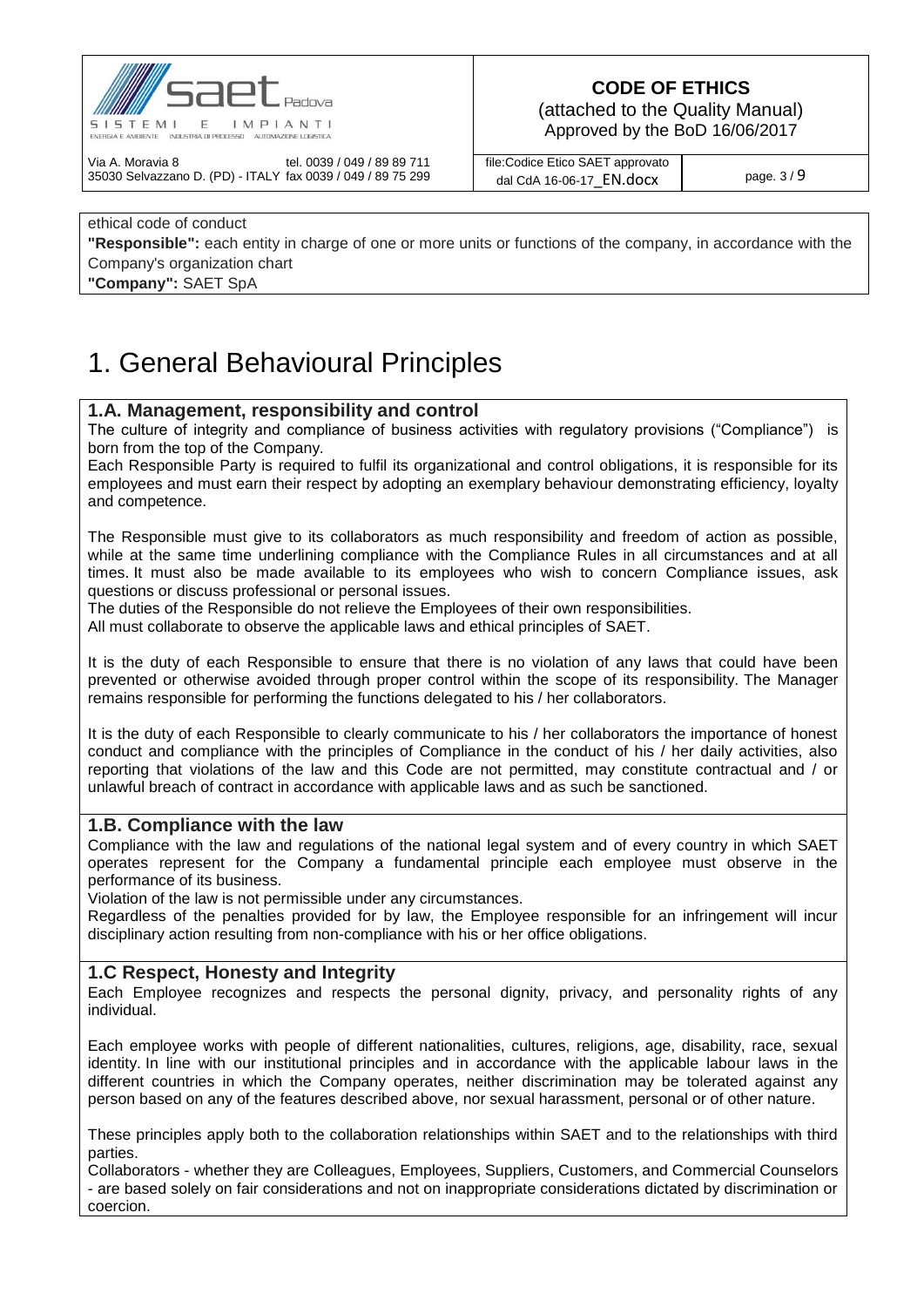

(attached to the Quality Manual) Approved by the BoD 16/06/2017

Via A. Moravia 8 tel. 0039 / 049 / 89 89 711 35030 Selvazzano D. (PD) - ITALY fax 0039 / 049 / 89 75 299 file:Codice Etico SAET approvato dal CdA 16-06-17  $\overline{EN.docx}$  page. 4 / 9

In the performance of its duties, each Employee acts with transparency and honesty, assuming the responsibilities which he or she is responsible for.

### **1.D. Protecting SAET's reputation**

SAET's reputation is largely determined by the actions and conduct of each Employee. Therefore, the illicit or inappropriate behaviour of even one Employee can, in itself, cause material damages to the Company. Each Employee is required, with its own conduct, to safeguard and promote the good reputation of SAET in the country where it is working.

# 2. Relations with commercial counterparts and with third parties

### **2.A. Fair competition and antitrust law**

SAET recognizes, in dealing with its competitors, the fundamental importance of a competitive market and, in compliance with national and Community rules on antitrust as well as the guidelines and directives of the Competition and Market Authority; it does not undertake any conduct nor enter into agreements with other companies that may adversely affect the competition regime between the various operators in the reference market.

Each Employee and each Collaborator is required to comply with fair competition law.

By way of example and not exhaustive, each Employee and each Contributor shall not:

- $\triangleright$  discuss with competitors prices, capacity à manufacturing, sales policies and demand, profits, profit margins, costs, or any other parameter that can determine or influence the competitive behavior of Company A in order to force the competitor to align in such conduct ;
- enter into non-competition agreements, agreements to limit negotiations with suppliers, to participation in races d 'contract or the allocation of customers, markets, territories or production programs;

In addition, Employees and Collaborators must not obtain information about competition by resorting to industrial espionage, corruption, theft or eavesdropping, or deliberately disclosing false information about a competitor or its products or services.

#### **2.B. Anti-corruption: offering and granting benefits**

SAET competes fairly on the market for order acquisition, leveraging quality, price and technology and innovating its products, facilities and services and not offering undue advantages to third parties.

Consequently, each Employee and each Contributor must not offer, promise, grant or authorize - directly or indirectly - the granting of any amount of money or any other benefit to a Government Officer to influence an act of employment or obtain an undue advantage .

The same prohibition applies with respect to a private commercial party involved in a business transaction. Any offer, promise, concession or donation must be made in accordance with the applicable laws and SAET principles and should in no way create the impression of maladjustment or misconduct.

In addition, Employees and Collaborators do not have to donate money or any other benefit indirectly (for example, to a consultant, agent, intermediary, business partner or other third parties), if circumstances suggest that they can, in whole or in part, directly or indirectly, be destined for a government officer to influence an office act or to obtain an undue advantage or a private commercial counterpart as a counterpart to gaining an undue advantage in a commercial transaction.

For this reason, Employees or Collaborators in charge for the selection of consultants, agents, *partners in joint ventures* or other business partners, must take appropriate measures in order to:  $\triangleright$  Ensure that third parties involved know and respect SAET's anti-corruption policies;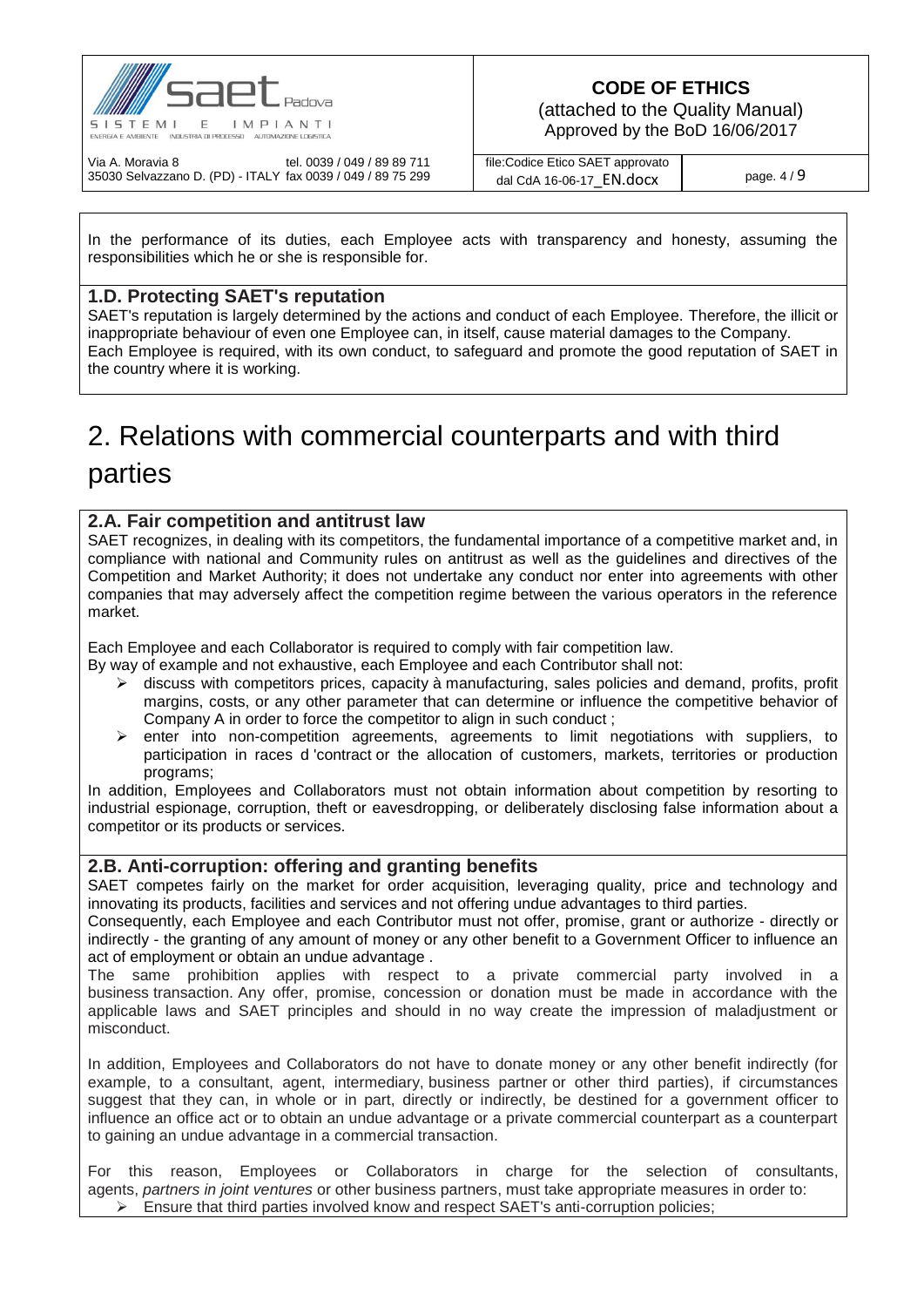

(attached to the Quality Manual) Approved by the BoD 16/06/2017

Via A. Moravia 8 tel. 0039 / 049 / 89 89 711 35030 Selvazzano D. (PD) - ITALY fax 0039 / 049 / 89 75 299 file:Codice Etico SAET approvato dal CdA 16-06-17  $\overline{EN.docx}$  page. 5/9

- $\triangleright$  assess the qualifications and the reputation of those third parties;
- $\triangleright$  insert appropriate clauses in agreements and contracts to protect SAET.

#### **2.C Anti-corruption: claim and acceptance of benefits**

Employees and Collaborators must not take advantage of their professional position to claim, accept, procure, or promise any kind of benefit.

This principle does not apply in the case of unacknowledged acceptance of occasional gifts of purely symbolic value or of modest value lunches or forms of entertainment, in line with local customs as well as with the SAET principles.

#### **2.D. Political contributions, donations and sponsorships**

As a socially responsible enterprise, SAET makes donations in cash or in kind for educational, scientific, artistic and cultural, social and humanitarian purposes.

SAET does not make political contributions (donations to politicians, political parties or political organizations).

Sponsorships made by SAET on which the Company receives advertising are not considered as donations, nor are the associative contributions to industrial associations or membership fees paid to organizations of interest to the business of the company.

Some donations are in any case prohibited, including donations:

1. to natural persons or organizations for profit;

2. on private accounts;

- 3. organizations whose purposes are not compatible with SAET's business principles;
- 4. which would damage SAET's reputation.

Transparency of each donation must be guaranteed. It is therefore necessary to know the recipient of the donation and its actual use, and it is always indispensable to account for the reason for the donation and their use for a specific purpose.

All contributions made in the form of sponsorship must be transparent and regulated by a written agreement, must pursue legitimate business goals and be adjusted to the counterpart offered by the organizer of the event.

#### **2.E. Public Procurement**

SAET also competes in public procurement and public-service contracts.

In all negotiations and contacts hosted by SAET with public / government bodies, the Company acts in the utmost of total transparency, honesty and fairness.

The Company observes all laws and regulations applicable to public procurement, including laws prohibiting any attempt to unduly influence government officials.

#### **2.F. Anti-money laundering**

The Company is opposed to the facilitation of money laundering of any origin.

The goal pursued by SAET is to conduct business exclusively with well-respected clients, consultants and trade counterparts, engaged in legal activities and whose financial capabilities are legitimate.

Employees must strictly comply with all applicable accounting, registration and financial reporting requirements applicable to cash flows and payments linked to transactions and contracts.

#### **2.G. Principles in Trade**

SAET observes all export control regulations and customs laws applicable in the countries in which it operates.

Employees involved in the import and export of goods, services, *hardware, software* or technology must respect the laws and regulations on the control of exports and imports applicable and comply with any policy and procedure in the field.

#### **2.H. Dealing with Suppliers**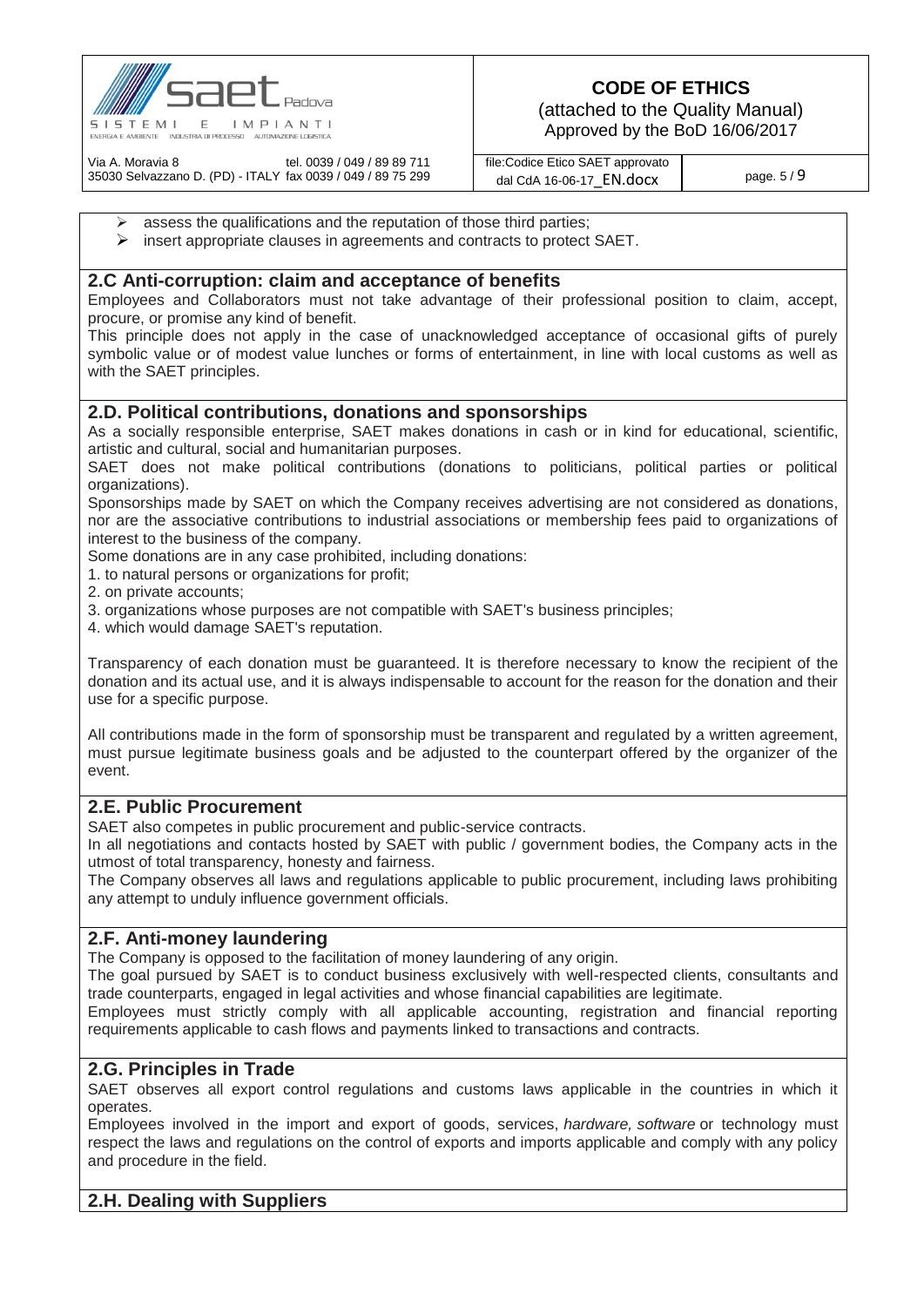

(attached to the Quality Manual) Approved by the BoD 16/06/2017

Via A. Moravia 8 tel. 0039 / 049 / 89 89 711 35030 Selvazzano D. (PD) - ITALY fax 0039 / 049 / 89 75 299 file:Codice Etico SAET approvato dal CdA 16-06-17  $\overline{EN.docx}$  page. 6 / 9

Relationships with SAET Suppliers are governed by company procedures, in compliance with the rules of this Code, and are subject to constant and careful monitoring by SAET.

The choice of suppliers and the purchase of goods and services are carried out by the appropriate business functions based on objective evaluations of competencies, competitiveness, quality, fairness, reputation and price.

Buyers should not accept any gift or other usefulness that may create embarrassment, condition their choices, or cause doubts that their conduct is not transparent or impartial. Inexpensive low-cost usages are permitted in the context of the use and in compliance with the company's provisions.

In the procurement, and generally, supply of goods and / or services, Employees are required to:

- observe internal procedures for selecting and managing reports with Suppliers;
- abstain from excluding any supplier meeting requirements in the possibility of a bidding for the supply;
- maintain a frank and open dialogue with Suppliers, in line with good business practices, establishing easy communication channels with identified identifiers.

SAET demands from its suppliers of goods and services full respect for ethics, commercial fairness and legality, intellectual property laws, consumer protection, free competition and the market laws, and laws against the phenomenon of recycling and organized crime, as enshrined in the Code of Ethics, in particular with regard to the treatment of its employees.

SAET Suppliers must provide their Employees with working conditions based on respect for fundamental human rights, international conventions, and existing laws, equivalent to the treatment of SAET Employees.

## 3. Conflicts of interest

### **3.A. Conflicts of interest**

SAET's Employees and Collaborators are required to make decisions in the best interest of the Company in the performance of their duties and not on the basis of their own personal interest.

The Employee or Collaborator who has any personal interest in carrying out his / her duties must immediately inform his / her Responsible.

Employees and collaborators are prohibited from using, for their own contracts or personal orders, companies with whom they engage in business relationships in the performance of their duties for SAET, if they can make a personal advantage in relation to such contracts or personal orders. This provision applies in particular if the Employee or Collaborator exercises or is able to exert a direct or indirect influence on the possibility that SAET will assign an order to the company in question.

It is also forbidden for Employees and Collaborators to enter into relationships with competitors or SAET Customers who may be prejudicial to the proper performance of their business duties.

#### **3.B. Competition against SAET**

Employees and Collaborators are not allowed to conduct or perform activities in favour of competing SAET companies or engage in competitive activities.

#### **3.C. Participation in the share capital of third parties**

Except as further regulated by internal regulations, Employees holding or participating in direct or indirect participation in a shareholder's equity of a competing undertaking must notify their manager if such participation determines for them the opportunity to exercise a influence on the conduct of that undertaking. In general, it is assumed that such an opportunity exists when the participation is more than 5% of the entire share capital of the competing undertaking.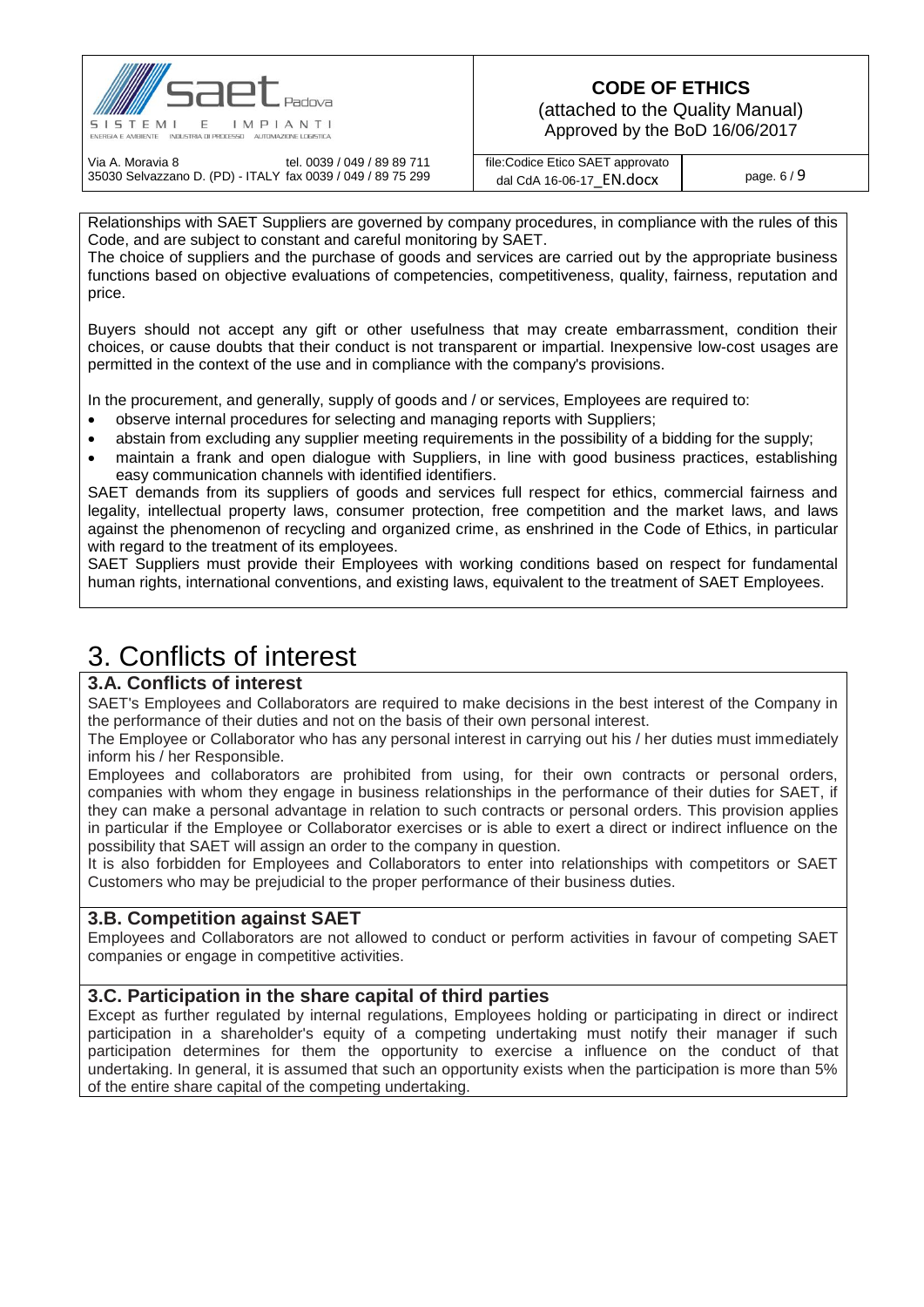

(attached to the Quality Manual) Approved by the BoD 16/06/2017

Via A. Moravia 8 tel. 0039 / 049 / 89 89 711 35030 Selvazzano D. (PD) - ITALY fax 0039 / 049 / 89 75 299 file:Codice Etico SAET approvato dal CdA 16-06-17  $\overline{EN.docx}$  page. 7 / 9

# 4. Use of business assets

The devices and equipment in offices and other business areas of SAET, such as phones, copiers, fax machines, *PCs, software, Internet / Intranet*, email systems, machines and other tools, to be used exclusively for business reasons and not for personal use.

# 5. Information management

### **5.A. Accounting records and financial integrity**

All Employees must ensure that the SAET accounting records they create, are responsible for or request are: • complete

- accurate
- reflect thoroughly every transaction
- be prepared promptly and in accordance with applicable accounting standards and accounting principles.

### **5.B Confidentiality**

Private proprietary or proprietary SAET information that has not been disclosed to the public must be kept confidential.

Non-public domain information obtained from, or related to, suppliers, customers, Employees, agents, consultants and other third parties must also be kept confidential in accordance with legal and contractual requirements.

The term "confidential or proprietary information of SAET" is identified in particular, but not exhaustively:

• Organizational and business data, pricing, sales, revenues, markets, customers, and other issues related to the Company's business,

• information on production or research and development activities,

• internal financial data.

The confidentiality requirement remains in effect even after the termination of the employment relationship and / or the contractual relationship, since the disclosure of confidential information, at any time, may harm the business, customers or counterparts of SAET .

### **5.C. Protection and security of personal data**

SAET ensures the confidentiality of the information in its possession and refrains from seeking confidential information, unless expressly and conscientiously authorized and complied with the applicable legal regulations. SAET commits itself also to protect the data acquired, stored and processed as part of the management activities, in full compliance with the law on privacy ( [Legislative Decree](https://translate.google.com/translate?hl=it&prev=_t&sl=it&tl=en&u=https://it.wikipedia.org/wiki/Decreto_legislativo) [30 June 2003,](https://translate.google.com/translate?hl=it&prev=_t&sl=it&tl=en&u=http://www.normattiva.it/uri-res/N2Ls%3Furn:nir:stato:decreto.legislativo:2003-06-30%3B196%2521vig%3D)  [no.](https://translate.google.com/translate?hl=it&prev=_t&sl=it&tl=en&u=http://www.normattiva.it/uri-res/N2Ls%3Furn:nir:stato:decreto.legislativo:2003-06-30%3B196%2521vig%3D) [196](https://translate.google.com/translate?hl=it&prev=_t&sl=it&tl=en&u=http://www.normattiva.it/uri-res/N2Ls%3Furn:nir:stato:decreto.legislativo:2003-06-30%3B196%2521vig%3D) ).

Any inquiry into ideas, preferences, personal tastes and, in general, the privacy of employees and collaborators is prohibited.

The processing of personal data must, however, be preceded by the express consent of the concerned person, issued following specific information and in accordance with applicable law in this matter.

In addition, Employees, Collaborator and SAET Consultants are required not to use the information they have acquired in the performance of their activities for purposes that are not related to the strict exercise of the same.

None employee is allowed without prior approval of their manager, dial archives, databases, video and audio recordings, or reproductions using equipment or structures of SAET, except for purposes directly connected to business activities.

Under no circumstances is it permitted to collect or transmit information that incites racial hatred, the mystification of violence or other criminal acts or which contains material considered to be offensive from a sexual point of view in relation to their respective cultural environment.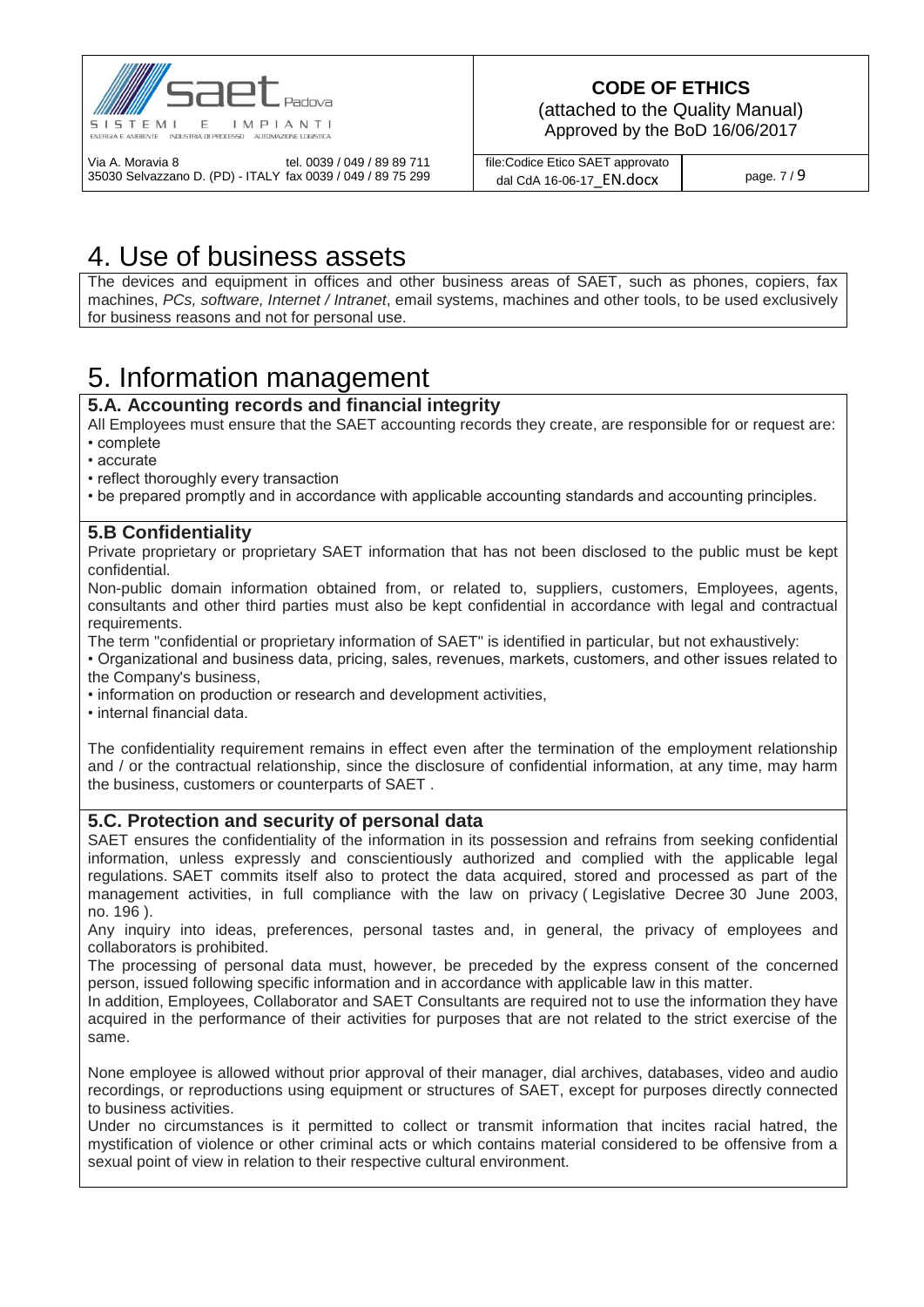

(attached to the Quality Manual) Approved by the BoD 16/06/2017

Via A. Moravia 8 tel. 0039 / 049 / 89 89 711 35030 Selvazzano D. (PD) - ITALY fax 0039 / 049 / 89 75 299 file:Codice Etico SAET approvato dal CdA 16-06-17  $\overline{EN.docx}$  page. 8 / 9

# 6. Corporate Social Responsibility, Safety and Health at Work, Environmental Protection

### **6.A Respect for the Fundamental Human Rights of the Employees**

In accordance with the principles of Corporate Social Responsibility, SAET declares:

- to promote equal opportunities for its employees, as well as fair treatment of the same, irrespective of skin color, race, nationality, social background, disability, sexual orientation, political or religious conviction, sex or age;
- to respect the dignity of a person, privacy and rights of each individual;
- to refrain from take or make anyone work against his/her will;
- not to tolerate any unacceptable treatment of employees, such as a mental cruelty, sexual harassment or discrimination;
- to prohibit any behaviour that is sexually offensive, coercive, threatening, abusive or exploitative, including gestures, language and physical contact;
- to provide adequate remuneration and to guarantee the mandatory minimum national minimum wage;
- to conform to the maximum number of hours worked by the applicable standards;
- to recognize, as far as legally possible, the right of free association of employees and neither to favour nor to discriminate against members of employee organizations or trade unions;
- not to employ workers the below the minimum legal age.

### **6.B Health and Safety of Employees**

 $\bullet$ 

Occupational Health and Safety at Work is a priority for SAET.

It is the responsibility of everyone to promote the Company's efforts to ensure maximum safety in the conduct of its business activities.

Responsibility to Employees requires the adoption of the best possible preventive measures for which SAET declares:

- to take responsibility for the health and safety of employees in the workplace;
- to control hazards and take the most adequate precautionary measures against accidents and occupational diseases;
- to offer a training activities and ensure that employees are educated in health and safety issues;
- to implement and to maintain a safety and health management system according to the OHSAS 18001 standard.

The work environment must meet the requirements of a safety and health-oriented design.

All Employees must constantly keep the highest regard for safeguarding occupational safety.

#### **6.C. Environmental protection**

Environmental protection and the safeguarding of natural resources are among the main business objectives. Through the commitment of Managers and Employees, SAET is committed to carrying out its activities in a way that protects the environment and continuously improves its environmental performance by committing itself to:

- acting in accordance with a Italian and international regulations regarding environmental protection;
- to minimize the pollution and make continuous improvements in the protection of environment;
- implement and maintain an environmental management system in accordance with the ISO 14001 standard.

All employees must contribute through their own behaviour to the pursuit of these goals.

# 7. Reporting

Circumstances that constitute potential violations of this Code must be reported to their Manager, General